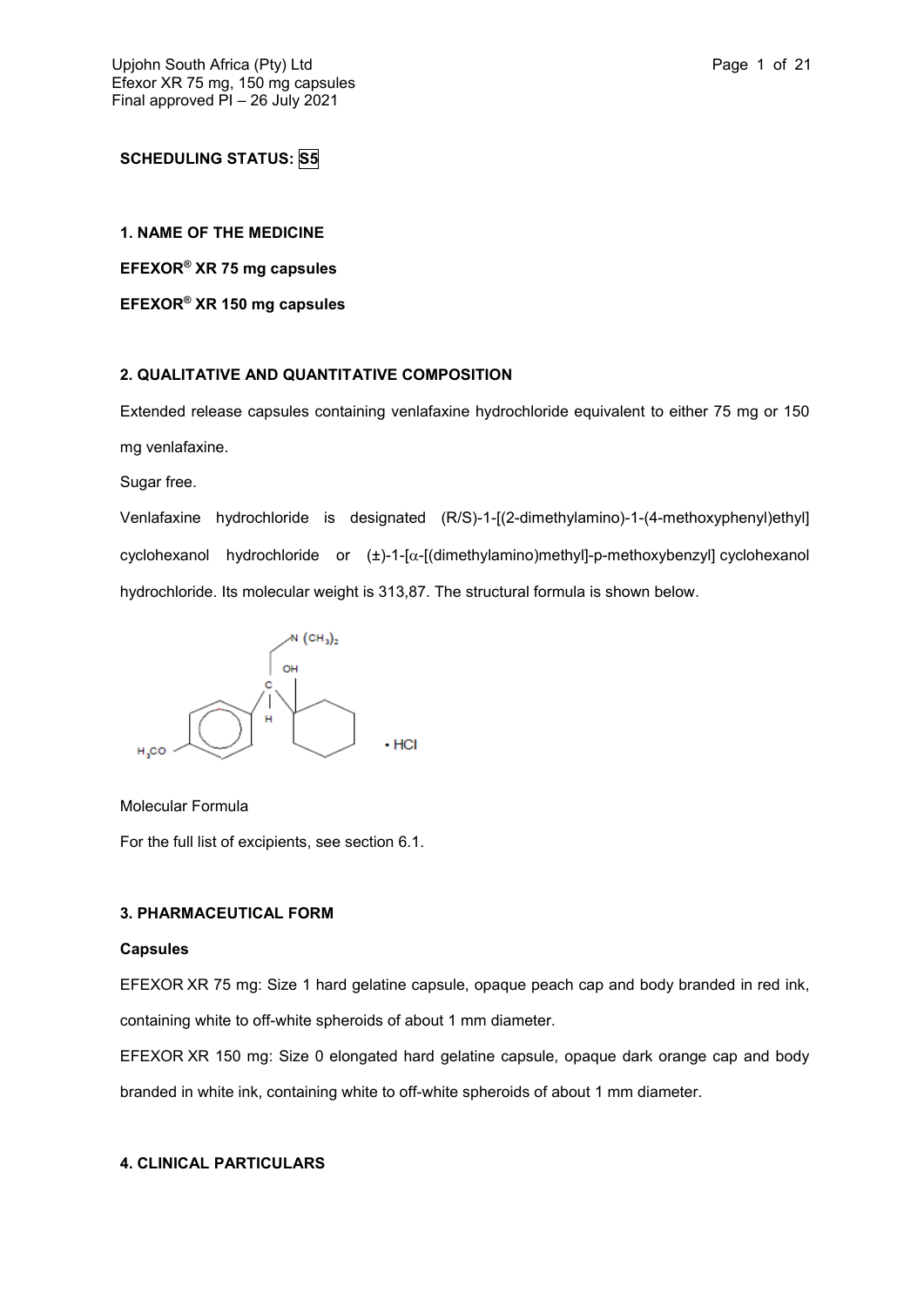## **4.1 Therapeutic indications**

EFEXOR XR is indicated for the treatment of depression, including depression with associated anxiety. EFEXOR XR is indicated for the prevention of relapses of an episode of depression in patients responding to an initial six to eight weeks of treatment. In patients responding to six months of relapse prevention, EFEXOR XR may be used to prevent recurrence. Safety and efficacy beyond one year have not been demonstrated. When EFEXOR XR is used for long-term it should periodically be reevaluated for the usefulness of the medicine in the individual patient.

EFEXOR XR is indicated for the treatment of generalised anxiety disorder and for the treatment of Social Anxiety Disorder. The effectiveness of EFEXOR XR in the treatment of Social Anxiety Disorder for more than 12 weeks has not been demonstrated.

## **4.2 Posology and method of administration**

#### **Posology**

The usual recommended dose for EFEXOR XR is 75 mg, given once daily. If after several weeks further clinical improvement is required, the dose may be increased to 150 mg, given once daily. If needed, the dose can be further increased up to 225 mg given once daily. Dose increments should be made at intervals of approximately 2 weeks or more, but not less than 4 days. The dose for depressed patients may be further increased, if needed, up to 375 mg, given once daily.

EFEXOR XR should be administered once daily, at approximately the same time either in the morning or in the evening. The extended-release formulation contains spheroids, which release the medicine slowly into the digestive tract. The insoluble portion of these spheroids is eliminated and may be seen in stools.

Depressed patients, who are currently being treated at a therapeutic dose with EFEXOR, may be switched to EFEXOR XR at the nearest equivalent dose (mg/day). Individual dosage adjustments may however be necessary.

## *Maintenance, continuation and extended treatment*

The need for long-term therapy with EFEXOR XR must be periodically reassessed. Whether the dose of antidepressant needed to induce remission is identical to the dose needed to maintain and/or sustain euthymia is unknown.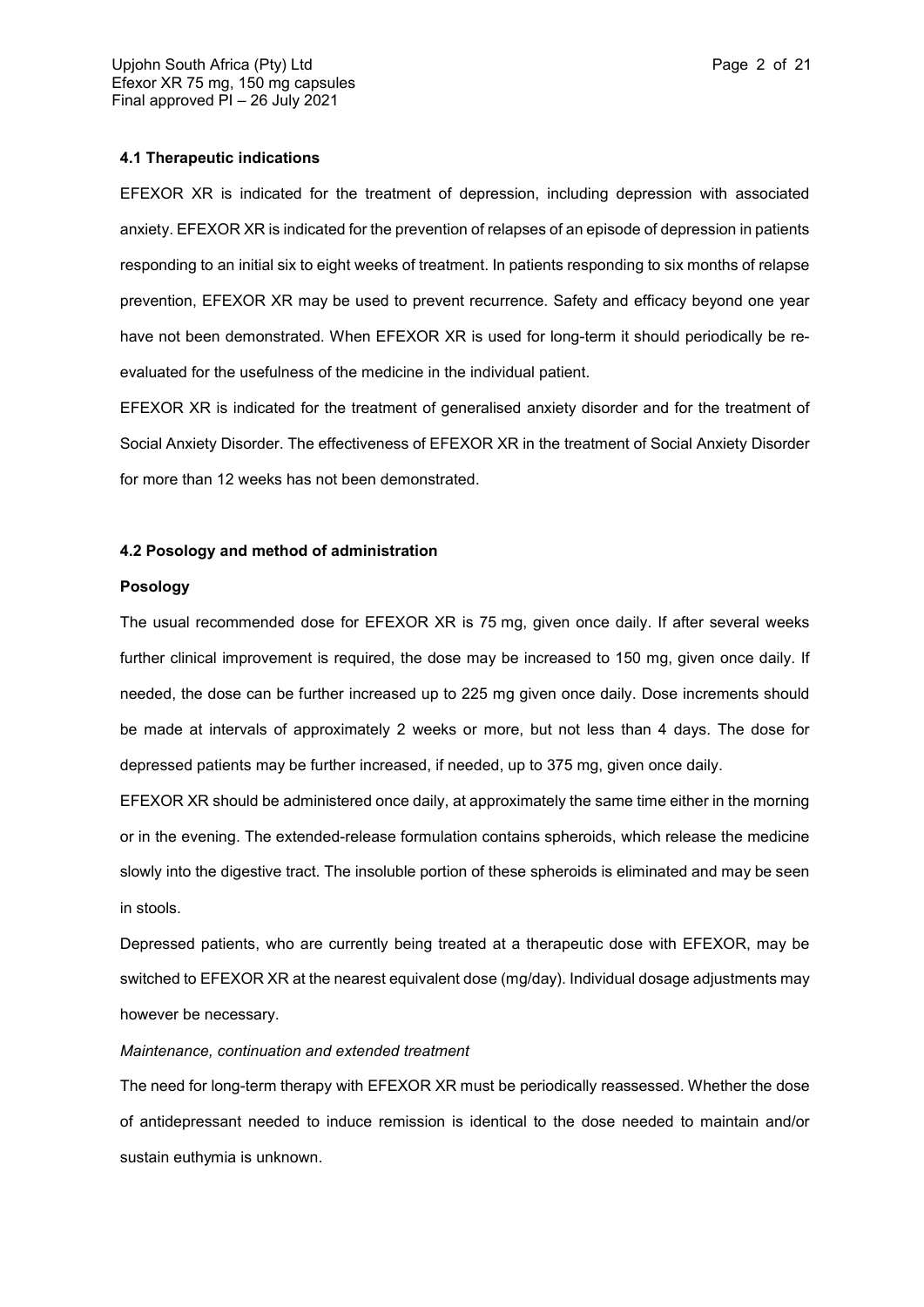Dose tapering is recommended whenever possible when discontinuing EFEXOR XR therapy (see section 4.4). Tapering over at least a two-week period is recommended if EFEXOR XR has been used for more than 6 weeks. In clinical trials with venlafaxine extended-release capsules, tapering was achieved by reducing the daily dose by 75 mg at 1-week intervals. The period required for tapering may depend on the dose, duration of therapy and the individual patient. Patients should be advised to consult their doctor before abruptly discontinuing EFEXOR XR (see section 4.4).

## **Special populations**

## *Patients with renal impairment*

Patients with renal impairment should receive lower doses of EFEXOR XR.

The total daily dose of EFEXOR XR should be reduced by 25 – 50 % for patients with renal impairment with a glomerular filtration rate (GFR) of 10 – 70 mL/min.

The total daily dose of EFEXOR XR should be reduced by 50 % in haemodialysis patients.

Because of individual variability in clearance in these patients, individualisation of dosage may be desirable.

## *Patients with hepatic impairment*

The total daily dose of EFEXOR XR should be reduced by 50 % in patients with mild to moderate hepatic impairment. Patients with severe hepatic impairment have not been studied; therefore, caution should be used if considering treating these patients with EFEXOR XR and a further reduction should be considered. Since there is a variability in clearance between hepatically impaired patients, individualisation of dosing, including further dose reductions  $($  > 50 %), may be desirable in some patients.

Because of individual variability in clearance in these patients, individualisation of dosage may be desirable.

## *Elderly patients*

No specific dosage adjustments of EFEXOR XR are recommended based on patient age.

## **Paediatric population**

See section 4.3.

## **Method of administration**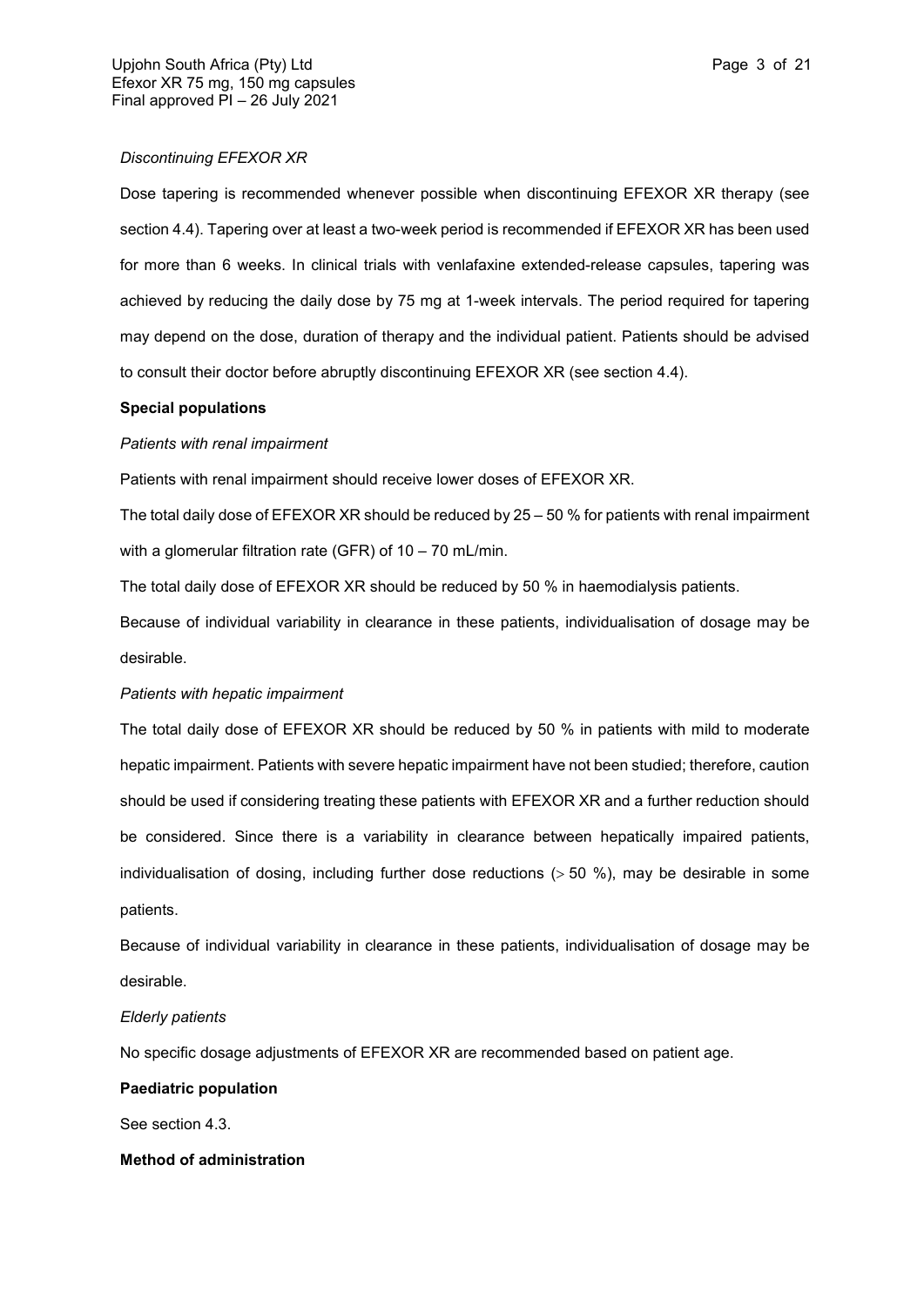It is recommended that EFEXOR XR be taken with food. Each capsule should be swallowed whole with fluid. Do not divide, crush, chew or place capsule in water.

## **4.3 Contraindications**

- Hypersensitivity to venlafaxine or any excipients in the formulation.
- Concomitant use in patients taking monoamine oxidase inhibitors (MAOIs).
- EFEXOR XR must not be initiated for at least 14 days after discontinuation of treatment with a MAOI. EFEXOR XR must be discontinued for at least 7 days before starting treatment with any MAOI (see section 4.5). Severe adverse reactions have been reported when EFEXOR therapy is initiated soon after discontinuation of an MAOI and when an MAOI is initiated soon after discontinuation of EFEXOR. These reactions have included tremor, myoclonus, diaphoresis, nausea, vomiting, flushing, dizziness, hyperthermia with features resembling neuroleptic malignant syndrome, seizures and death (see section 4.5).
- Children under 18 years (see sections 4.4 and 4.8).
- Pregnancy and lactation (see section 4.6).

#### **4.4 Special warnings and precautions for use**

#### *Suicide/suicidal thoughts or clinical worsening*

All patients treated with EFEXOR XR should be monitored appropriately and observed closely for clinical worsening and suicidality. Patients, their families, and their caregivers should be encouraged to be alert to the emergence of anxiety, agitation, panic attacks, insomnia, irritability, hostility, aggressiveness, impulsivity, akathisia (psychomotor restless), hypomania, mania, other unusual changes in behaviour, worsening of depression, and suicidal ideation, especially when initiating therapy or during any change in dose or dosage regimen. The risk of suicide attempt must be considered especially in depressed patients, and the smallest quantity of medicine, consistent with good patient management, should be provided to reduce the risk of overdose. Risk assessment for suicide should be performed regularly.

Suicide is a known risk of depression and certain other psychiatric disorders, and these disorders themselves are strong predictors of suicide. Pooled analyses of short-term placebo-controlled trials of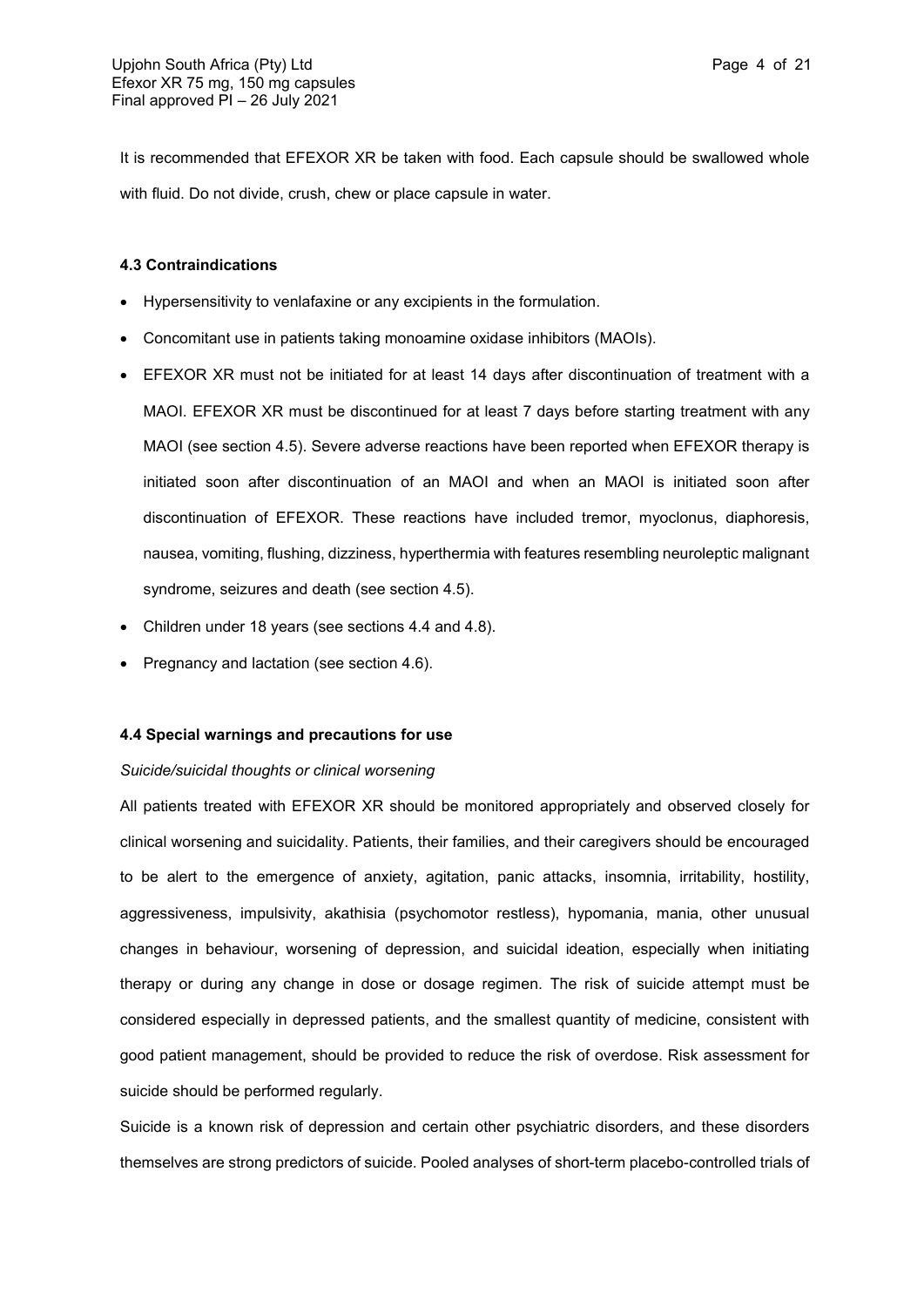antidepressant medicines (SSRIs and others) showed that these medicines increase the risk of suicidality in children, adolescents, and young adults (aged 18 – 24 years) with major depression and other psychiatric disorders.

Patients with major depressive disorder may experience worsening of their depression and/or emergence of suicidal ideation and behaviour, whether or not they are taking antidepressant medicine. This risk may persist until significant remission occurs. A causal role, however, for antidepressant medicines in inducing such behaviour has not been established. Patients being treated with EFEXOR XR should nevertheless, be observed closely for clinical worsening and suicidality, especially at the beginning of a course of therapy, or at any time of dose changes, either increases or decreases.

Because of the possibility of co-morbidity between major depressive disorder and other psychiatric and non-psychiatric disorders, the same precautions observed when treating patients with major depressive disorder should be observed when treating patients with other psychiatric and nonpsychiatric disorders.

The following symptoms have been reported in patients being treated with antidepressants for major depressive disorder as well as for other indications, both psychiatric and non-psychiatric: anxiety, agitation, panic attacks, insomnia, irritability, hostility (aggressiveness, impulsivity, akathisia, hypomania and mania). Although a causal link between the emergence of suicidal impulses has not been established, consideration should be given to changing the therapeutic regimen, including possibly discontinuing EFEXOR XR, in patients for whom such symptoms are severe, abrupt in onset, or were not part of the patient's presenting symptoms. If the decision is made to discontinue treatment, EFEXOR XR should be tapered (see section 4.2).

#### *Serotonin syndrome*

Serotonin syndrome, a potentially life-threatening condition, may occur with EFEXOR XR treatment, particularly with concomitant use of other medicines that may affect the serotonergic neurotransmitter systems.

#### *Narrow-angle glaucoma*

Mydriasis may occur in association with EFEXOR XR. It is recommended that patients with raised intra-ocular pressure or patients at risk for acute narrow angle glaucoma (angle closure glaucoma) be closely monitored.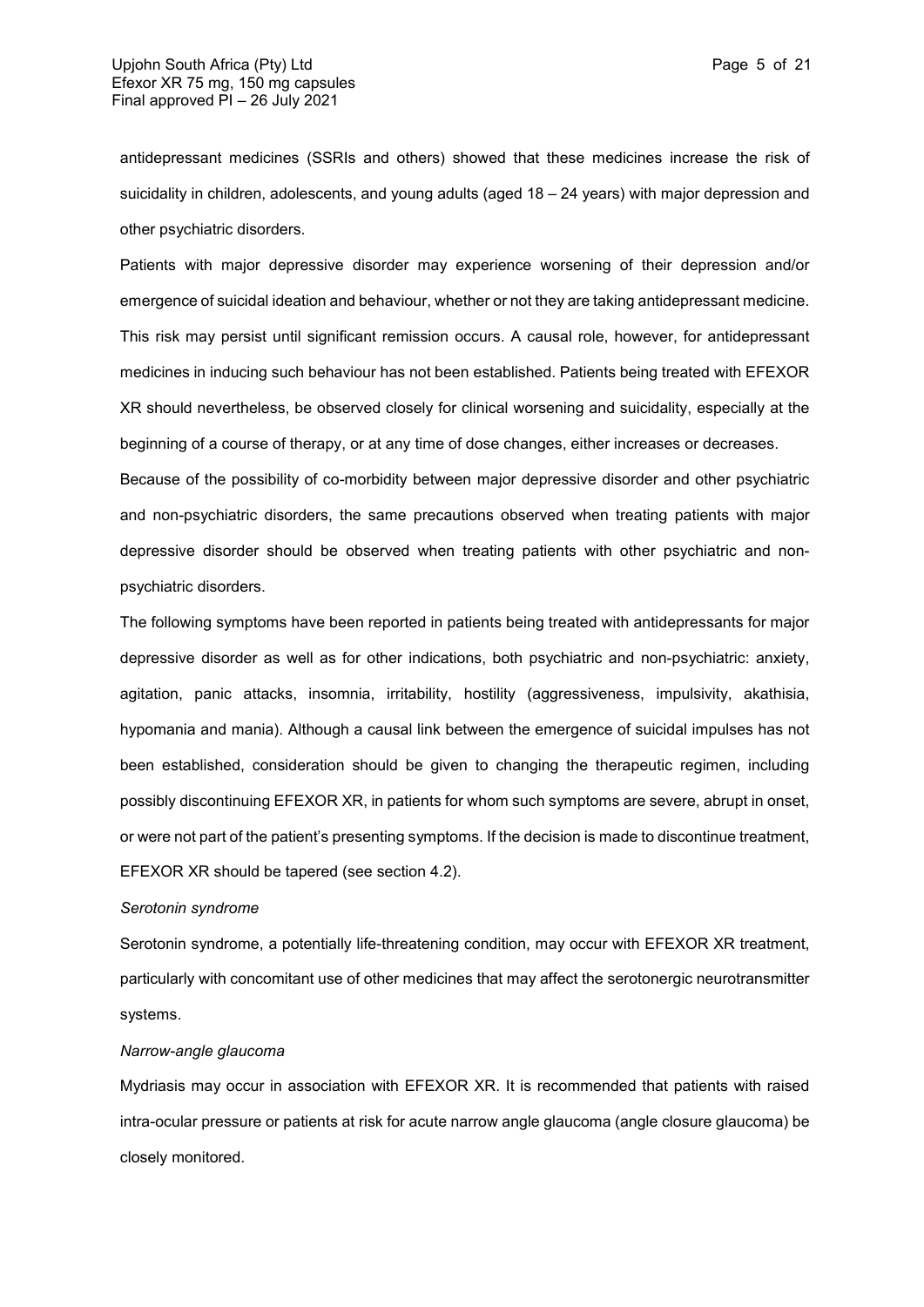#### *Cardiac disease and risk of arrhythmia*

EFEXOR XR has not been evaluated in patients with a recent history of myocardial infarction or unstable heart disease. Therefore, it should be used with caution in these patients.

Dose-related increases in blood pressure have been reported in some patients treated with EFEXOR XR. Cases of elevated blood pressure requiring immediate treatment have been reported in postmarketing experience. Regular blood pressure monitoring is recommended for patients receiving EFEXOR XR. Pre-existing hypertension should be controlled before treatment with EFEXOR XR. Caution should be exercised in patients whose underlying conditions might be compromised by increases in blood pressure.

Increases in heart rate can occur, particularly with higher doses. Caution should be exercised in patients whose underlying conditions might be compromised by increases in heart rate.

In post-marketing experience, cases of QTc prolongation, Torsade de Pointes (TdP), ventricular tachycardia and fatal cardiac dysrhythmias have been reported with the use of EFEXOR XR, especially in overdose or in patients with other risk factors for QTc prolongation/TdP. The balance of risks and benefits should be considered before prescribing EFEXOR XR to patients at high risk of serious cardiac dysrhythmia or QTc prolongation.

#### *Convulsions*

Convulsions may occur with EFEXOR XR therapy. EFEXOR XR should be introduced with care in patients with a history of convulsions.

#### *Mania/hypomania*

Mania/hypomania may occur in a small proportion of patients with mood disorders who have received EFEXOR XR. EFEXOR XR should be used cautiously in patients with a history or family history of bipolar disorder.

#### *Aggression*

Aggression may occur in a small proportion of patients who have received EFEXOR XR treatment, dose reduction or discontinuation. EFEXOR XR should be used cautiously in patients with a history of aggression.

#### *Hyponatraemia*

Cases of hyponatraemia and/or the Syndrome of Inappropriate Antidiuretic Hormone (SIADH)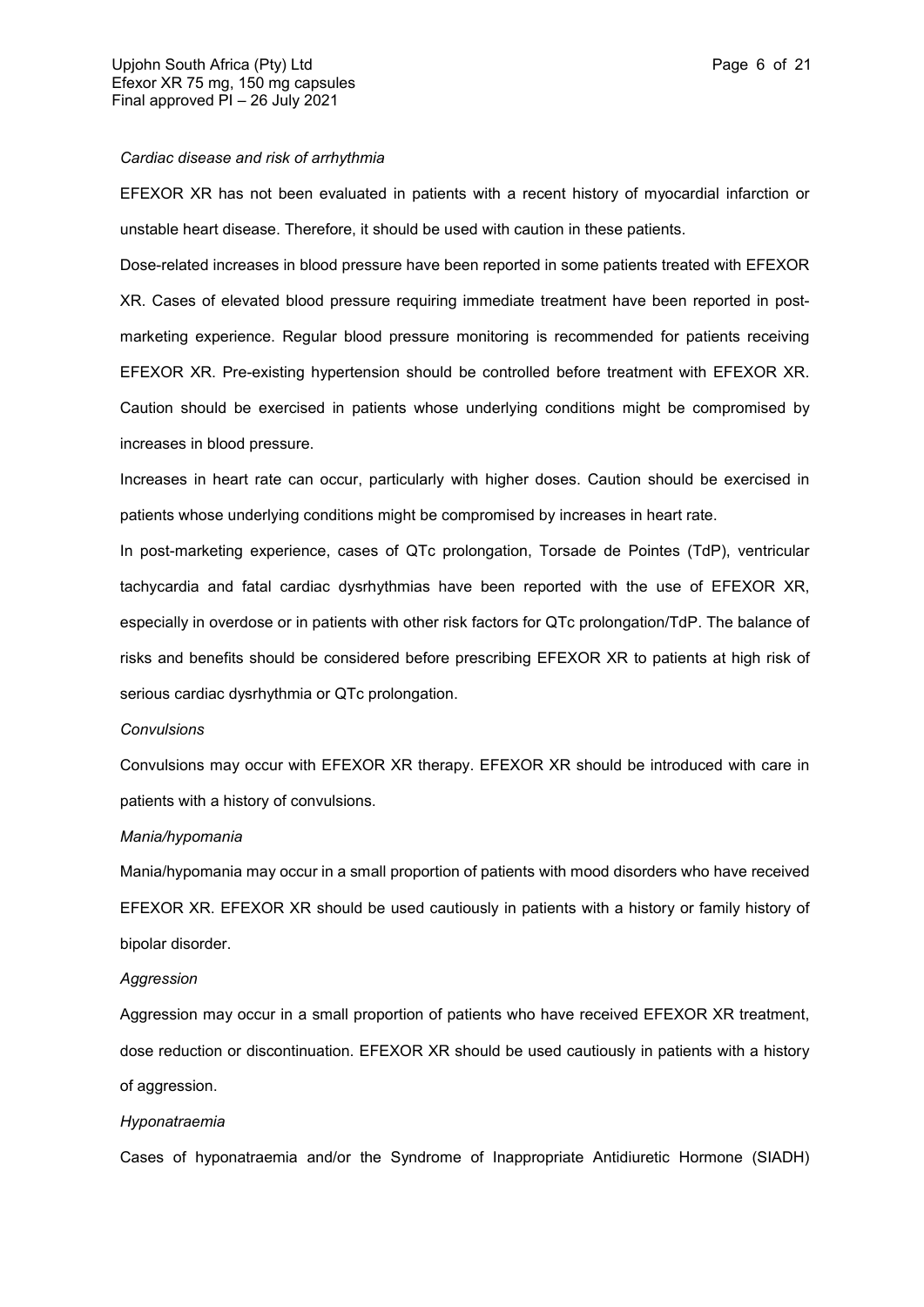secretion may occur with EFEXOR XR, usually in volume-depleted or dehydrated patients. Elderly patients, patients taking diuretics, and patients who are otherwise volume depleted, may be at greater risk for this event.

#### *Abnormal bleeding*

Medicines that inhibit serotonin uptake may lead to abnormalities of platelet aggregation. The risk of skin and mucous membrane bleeding, including gastrointestinal haemorrhage, may be increased in patients taking EFEXOR XR. SSRIs/SNRIs may increase the risk of postpartum haemorrhage (see sections 4.6 and 4.8). EFEXOR XR should be used cautiously in patients predisposed to bleeding, including patients on anti-coagulants and platelet inhibitors.

Patients should be advised to notify their doctor if they develop a rash, hives, or a related allergic phenomenon.

## *Co-administration with weight loss medicines*

The safety and efficacy of EFEXOR XR therapy in combination with weight loss medicines, including phentermine, have not been established. Co-administration of EFEXOR XR and weight loss medicines is not recommended. EFEXOR XR is not indicated for weight loss alone or in combination with other medicines.

#### *Serum cholesterol*

Clinically relevant increases in serum cholesterol were recorded in 5,3 % of EFEXOR XR-treated patients and 0 % of placebo-treated patients treated for at least 3 months in placebo-controlled clinical trials. Measurement of serum cholesterol levels should be considered during long-term treatment.

#### *Discontinuation of treatment*

Discontinuation effects are well-known to occur. It is therefore recommended that EFEXOR XR be tapered gradually and the patient monitored (see section 4.2).

The following symptoms have been reported in association with abrupt discontinuation or dosereduction, or tapering of EFEXOR XR treatment: hypomania, anxiety, agitation, nervousness, confusion, insomnia or other sleep disturbances, fatigue, somnolence, paraesthesia, dizziness, convulsion, vertigo, headache, flu-like symptoms, tinnitus, impaired coordination and balance, tremor, sweating, dry mouth, anorexia, diarrhoea, nausea and vomiting. In premarketing studies, the majority of discontinuation reactions were mild and resolved without treatment.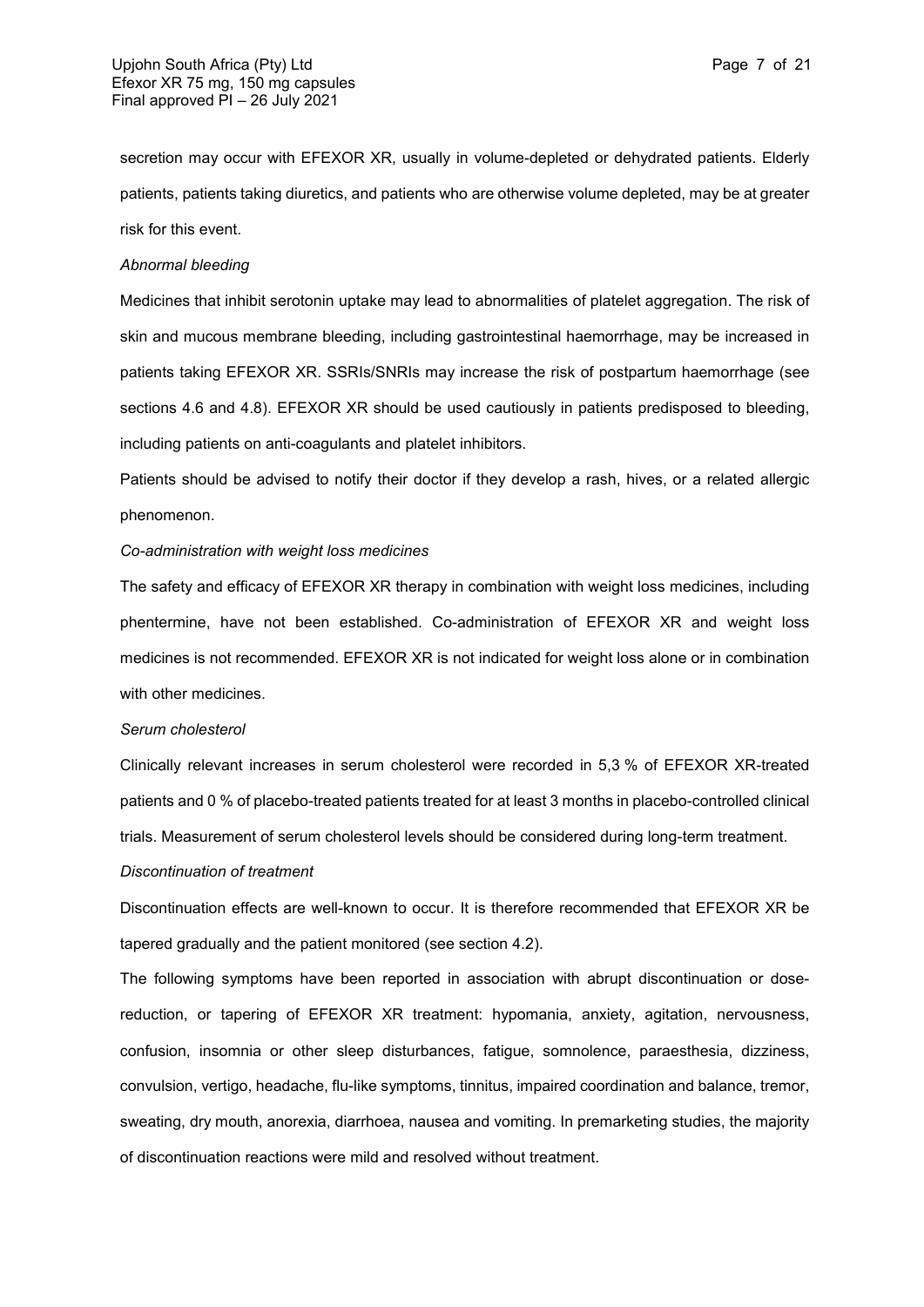#### *Sexual dysfunction*

Serotonin-norepinephrine reuptake inhibitors (SNRIs) may cause symptoms of sexual dysfunction (see section 4.8). There have been reports of long-lasting sexual dysfunction where the symptoms have continued despite discontinuation of SNRIs.

#### *Diabetes*

In patients with diabetes, treatment with a SSRI or EFEXOR XR may alter glycaemic control. Insulin and/or oral antidiabetic dosage may need to be adjusted.

## *Medicine-laboratory test interactions*

False-positive urine immunoassay screening tests for phencyclidine (PCP) and amphetamine have been reported in patients taking EFEXOR XR. This is due to lack of specificity of the screening tests. False-positive test results may be expected for several days following discontinuation of EFEXOR XR therapy. Confirmatory tests, such as gas chromatography/mass spectrometry, will distinguish EFEXOR XR from PCP and amphetamine.

## *Paediatric population*

Safety and efficacy in individuals below 18 years of age have not been established. In clinical trials in major depressive disorder, there were increased reports of hostility and suicide-related adverse events such as suicidal ideation and self-harm (see section 4.3).

## *Use in elderly patients*

EFEXOR XR appears to pose no exceptional safety problems for healthy elderly patients.

## *Abuse and dependence*

Clinical studies did not show evidence of drug-seeking behaviour, development of tolerance, or dose escalation over time. *In vitro* studies revealed that EFEXOR XR has virtually no affinity for opiate, benzodiazepine, phencyclidine (PCP) or N-methyl-D-aspartic acid (NMDA) receptors. EFEXOR XR was not found to have any significant CNS stimulant activity in rodents. In primate medicine discrimination studies, EFEXOR XR showed no significant stimulant or depressant abuse liability.

## **4.5 Interaction with other medicines and other forms of interaction**

### *Monoamine oxidase inhibitors (see section 4.3)*

Severe adverse reactions have been reported in patients who have recently been discontinued from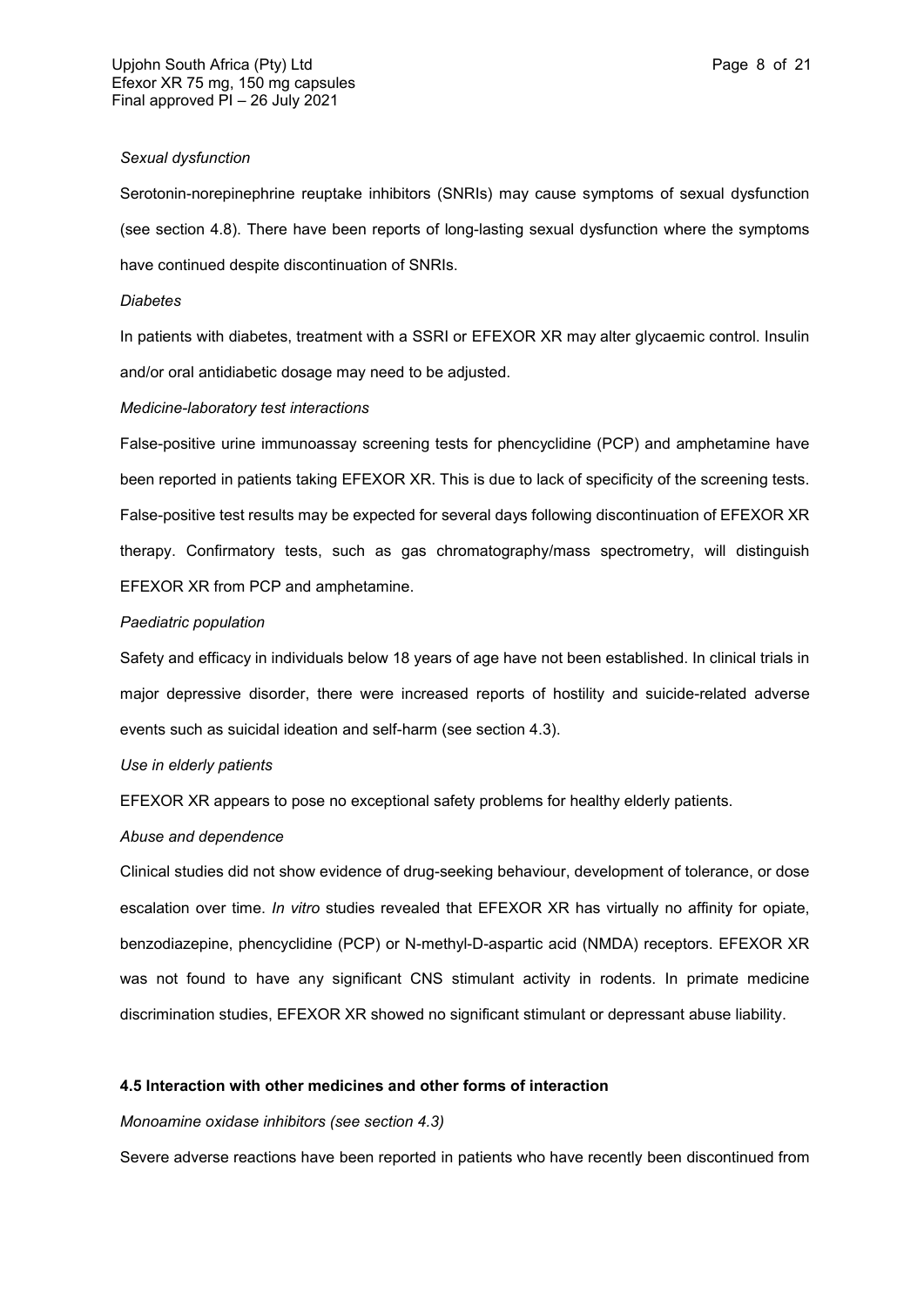a MAOI and started on EFEXOR XR or have recently had EFEXOR XR therapy discontinued prior to initiation of a MAOI (see section 4.3). These reactions have included tremor, myoclonus, diaphoresis, nausea, vomiting, flushing, dizziness, hyperthermia with features resembling neuroleptic malignant syndrome, seizures and death.

#### *CNS active medicines*

The risk of using EFEXOR XR in combination with other CNS-active medicines has not been systematically evaluated. Consequently, caution is advised when EFEXOR XR is taken in combination with other CNS-active medicines.

Serotonin syndrome, a potentially life--threatening condition which may occur with EFEXOR XR treatment, particularly with concomitant use of other medicines that may affect the serotonergic neurotransmitter system (including triptans, SSRIs, other SNRIs, lithium, sibutramine, tramadol, or St. John's Wort [*Hypericum perforatum*]), with medicines which impair metabolism of serotonin (such as MAOIs;, including linezolid [an antibiotic, selegiline [for Parkinson's disease], see section 4.3), or with serotonin precursors (such as tryptophan supplements). Serotonin syndrome symptoms may include mental status changes, autonomic instability, neuromuscular aberrations and/or gastrointestinal symptoms (see sections 4.3 and 4.4).

If concomitant treatment of EFEXOR XR with an SSRI, an SNRI or a 5-hydroxytryptamine receptor agonist (triptan) is clinically warranted, careful observation of the patient is advised, particularly during treatment initiation and dose increases. The concomitant use of EFEXOR XR with serotonin precursors (such as tryptophan supplements) is not recommended (see section 4.4).

#### *Indinavir*

A pharmacokinetic study with indinavir has shown a 28 % decrease in AUC and a 36 % decrease in Cmax for indinavir. Indinavir did not affect the pharmacokinetics of EFEXOR XR and Odesmethylvenlafaxine. The clinical significance of this interaction is unknown.

## *Ethanol*

EFEXOR XR has been shown not to increase the impairment of mental and motor skills caused by ethanol. However, patients should be advised to avoid alcohol consumption while taking EFEXOR XR.

*Haloperidol*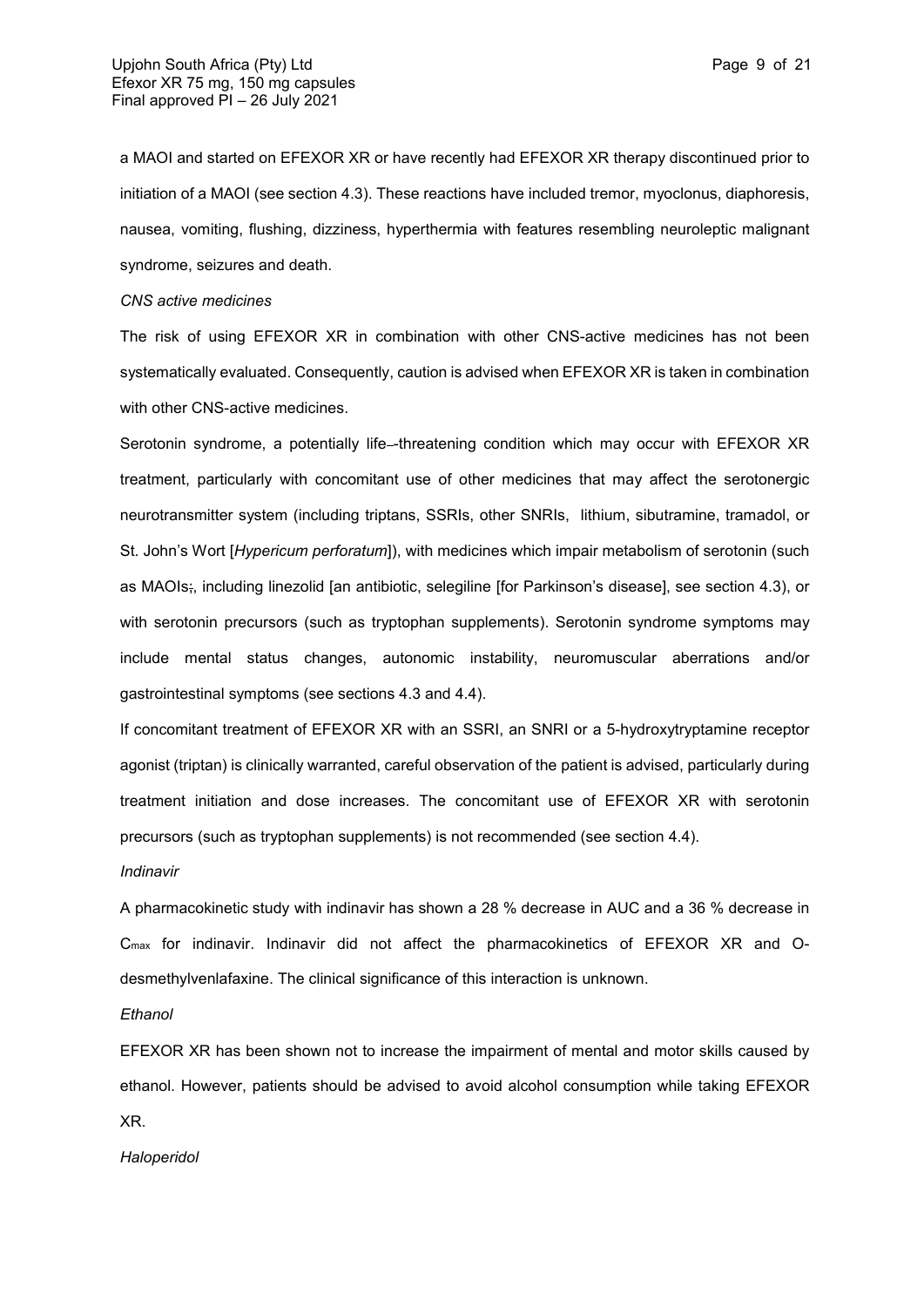A pharmacokinetic study with haloperidol has shown for haloperidol a 42 % decrease in total oral clearance, a 70 % increase in AUC, an 88 % increase in Cmax, but no change in half-life. This should be taken into account in patients treated with haloperidol and EFEXOR XR concomitantly.

## *Cimetidine*

At steady-state, cimetidine has been shown to inhibit first-pass metabolism of venlafaxine; however, cimetidine had no effect on the pharmacokinetics of O-desmethylvenlafaxine. The overall pharmacological activity of venlafaxine plus O-desmethylvenlafaxine is expected to increase only slightly in most patients. In the elderly and in patients with hepatic or renal dysfunction this interaction may be more pronounced.

#### *Imipramine*

Venlafaxine did not affect the pharmacokinetics of imipramine and 2-OH-imipramine. However, desipramine AUC, C<sub>max</sub> and C<sub>min</sub> increased by about 35 % in the presence of venlafaxine. There was an increase of 2-OH-desipramine AUC by 2,5 to 4,5-fold. Imipramine did not affect the pharmacokinetics of venlafaxine and O-desmethylvenlafaxine. This should be taken into account in patients treated with imipramine and EFEXOR XR concomitantly.

#### *Ketoconazole*

A pharmacokinetic study with ketoconazole in extensive (EM) and poor metabolisers (PM) of CYP2D6 resulted in higher plasma concentrations of both venlafaxine and O-desmethylvenlafaxine in subjects following administration of ketoconazole.

#### *Metoprolol*

Concomitant administration of venlafaxine (50 mg every 8 hours for 5 days) and metoprolol (100 mg every 24 hours for 5 days) to healthy volunteers in a pharmacokinetic interaction study for both medicines resulted in an increase of plasma concentrations of metoprolol by approximately 30 – 40 % without altering the plasma concentrations of its active metabolite,  $\alpha$ -hydroxymetoprolol.

EFEXOR XR appeared to reduce the blood pressure lowering effect of metoprolol in this study of healthy volunteers. The clinical relevance of this finding in hypertensive patients is unknown. Metoprolol did not alter the pharmacokinetic profile of EFEXOR XR or its active metabolite, Odesmethylvenlafaxine. Caution should be exercised with co-administration of EFEXOR XR and metoprolol.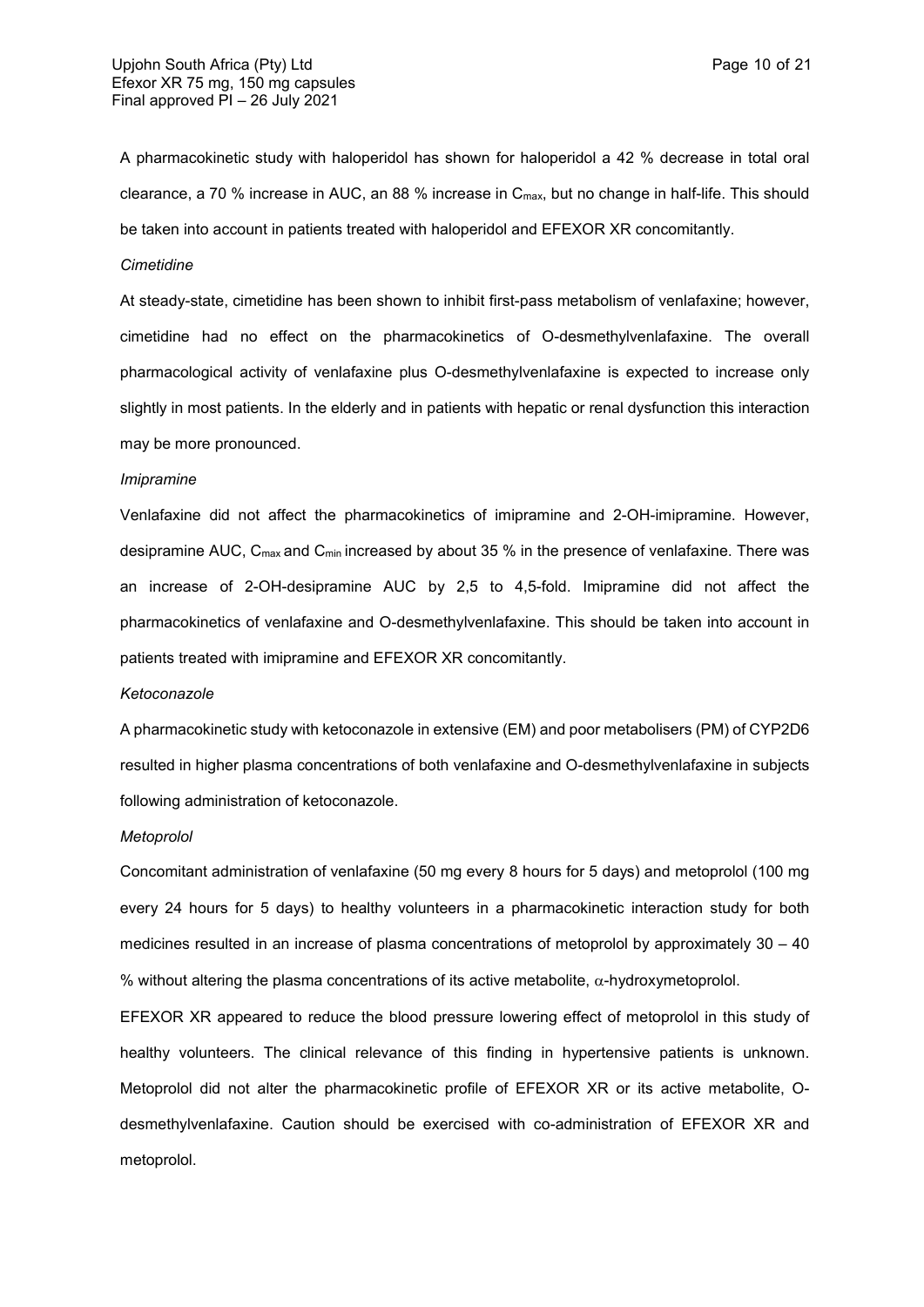#### *Risperidone*

Venlafaxine increased the risperidone AUC by 32 % but did not significantly alter the pharmacokinetic profile of the total active moiety (risperidone plus 9-hydroxyrisperidone). The clinical significance of this interaction is unknown.

## *Diazepam*

Diazepam does not appear to affect the pharmacokinetics of either venlafaxine or Odesmethylvenlafaxine. EFEXOR XR has no effects on the pharmacokinetics and pharmacodynamics of diazepam and its active metabolite, desmethyldiazepam.

#### *Lithium*

The steady-state pharmacokinetics of venlafaxine and O-desmethylvenlafaxine are not affected when lithium is co-administered. Venlafaxine also has no effects on the pharmacokinetics of lithium.

## *Medicines highly bound to plasma proteins*

Venlafaxine is not highly bound to plasma proteins (27 % bound); therefore, administration of EFEXOR XR to a patient taking another medicine that is highly protein bound is not expected to cause increased free concentrations of the other medicine.

*Medicines metabolised by cytochrome P450 isoenzymes*

Studies indicate that EFEXOR XR is a relatively weak inhibitor of CYP2D6. EFEXOR XR did not inhibit CYP3A4, CYP1A2 and CYP2C9 *in vitro*. This was confirmed by *in vivo* studies with the following medicines: alprazolam (CYP3A4), caffeine (CYP1A2), carbamazepine (CYP3A4), diazepam (CYP3A4 and CYP2C19) and tolbutamide (CYP2C9).

#### *Potential for other medicines to affect EFEXOR XR*

The metabolic pathways for EFEXOR XR include CYP2D6 and CYP3A4. EFEXOR XR is primarily metabolised to its active metabolite, O-desmethylvenlafaxine, by the cytochrome P450 enzyme CYP2D6. CYP3A4 is a minor pathway relative to CYP2D6 in the metabolism of EFEXOR XR.

## *CYP2D6 inhibitors*

Concomitant use of CYP2D6 inhibitors and EFEXOR XR may reduce the metabolism of EFEXOR XR to O-desmethylvenlafaxine, resulting in increased plasma concentrations of EFEXOR XR and decreased concentrations of O-desmethylvenlafaxine. As EFEXOR XR and O-desmethylvenlafaxine are both pharmacologically active, no dosage adjustment is required when EFEXOR XR is co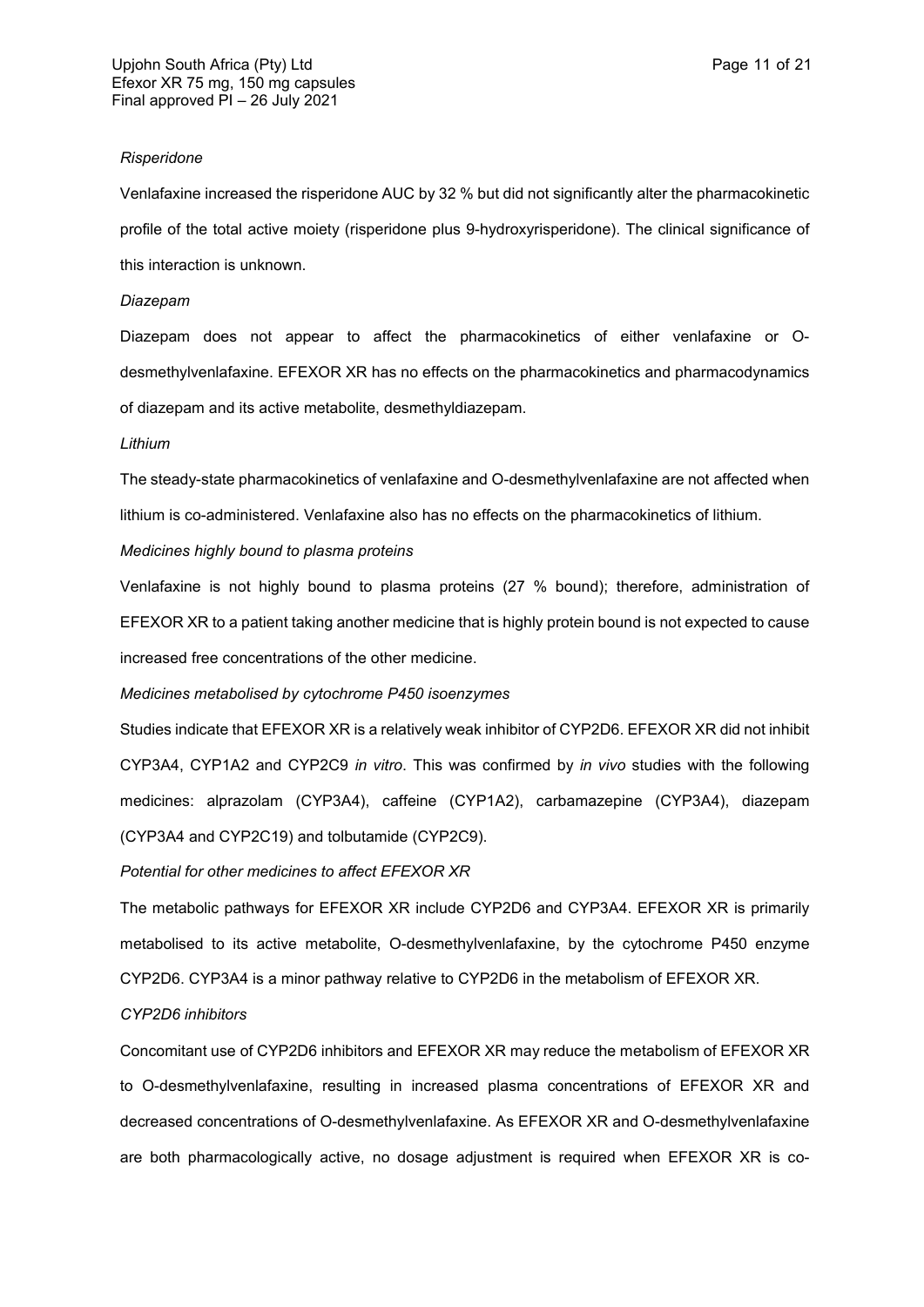administered with a CYP2D6 inhibitor.

#### *CYP3A4 inhibitors*

Concomitant use of CYP3A4 inhibitors and EFEXOR XR may increase levels of EFEXOR XR and Odesmethylvenlafaxine. Therefore, caution is advised when combining EFEXOR XR with a CYP3A4 inhibitor.

## *CYP2D6 and 3A4 inhibitors*

The concomitant use of EFEXOR XR with medicine treatment(s) that potentially inhibit both CYP2D6 and CYP3A4, the primary metabolising enzymes for EFEXOR XR, has not been studied. However, this concomitant use would be expected to increase EFEXOR XR plasma concentrations. Therefore, caution is advised when combining EFEXOR XR with any medicine(s) that produce simultaneous inhibition of these two enzyme systems.

## **4.6 Fertility, pregnancy and lactation**

EFEXOR XR must not be administered to pregnant or lactating women. Safety during human pregnancy and lactation has not been established (see section 4.3).

## **Pregnancy**

Some neonates exposed to EFEXOR XR late in the third trimester have developed complications requiring tube-feeding, respiratory support or prolonged hospitalisation. Such complications can arise immediately upon delivery.

Observational data indicate an increased risk (less than 2-fold) of postpartum haemorrhage following SSRI/SNRI exposure within the month prior to birth (see sections 4.4 and 4.8).

Patients should be advised to notify their doctor if they become pregnant or intend to become pregnant during therapy.

#### **Breastfeeding**

Venlafaxine and O-desmethylvenlafaxine are excreted in human milk; therefore, mothers on treatment with EFEXOR XR should not breastfeed.

## **Fertility**

In pre-clinical safety studies, reduced fertility was observed in a study in which both male and female rats were exposed to the major metabolite of EFEXOR XR (ODV). This ODV exposure was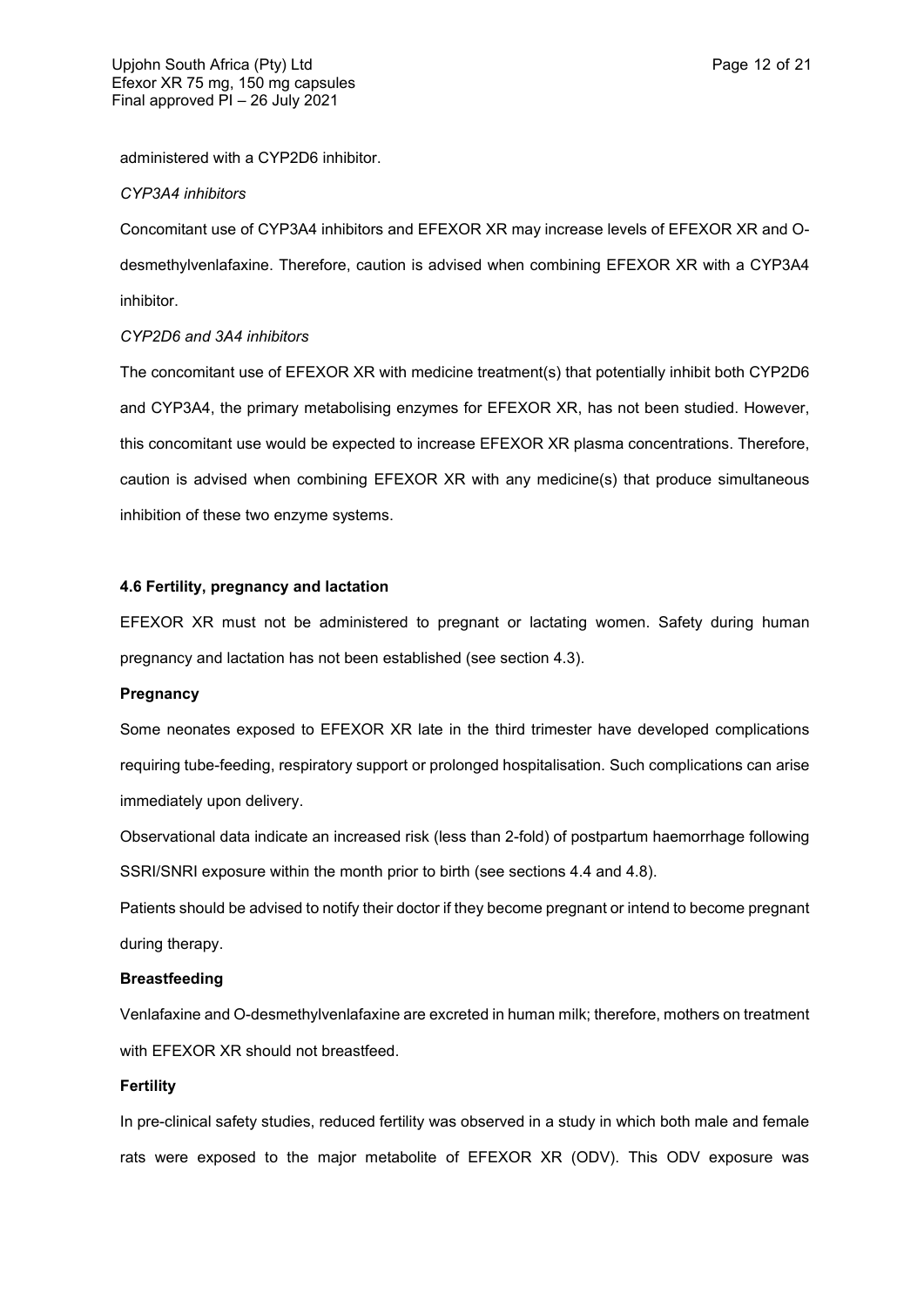approximately 2 to 3 times that of a human EFEXOR XR dose of 225 mg/day. The human relevance of this finding is unknown.

## **4.7 Effects on ability to drive and use machines**

EFEXOR XR may impair judgement, thinking and motor skills. Therefore, patients should be cautioned about their ability to drive or operate hazardous machinery.

## **4.8 Undesirable effects**

## *Summary of the safety profile*

The most commonly observed adverse events associated with the use of EFEXOR XR are nervous

system complaints. The occurrence of many frequently observed adverse events is dose-related.

# *Tabulated summary of adverse reactions*

Side effects reported in clinical trials were categorised utilising the incidence rate as follows:

Very common:  $\geq 1/10$ ; common:  $\geq 1/100$  to < 1/10; uncommon:  $\geq 1/1000$  to < 1/100; rare:  $\geq 1/10000$ 

to < 1/1 000; very rare: < 1/10 000; not known (cannot be estimated from the available data).

| <b>MedDRA System Organ Class</b> | <b>Frequency</b> | <b>Adverse reactions</b>                                 |
|----------------------------------|------------------|----------------------------------------------------------|
| Metabolism and nutrition         | Common           | Decreased appetite                                       |
| disorders                        |                  |                                                          |
| Psychiatric disorders            | Very common      | Insomnia                                                 |
|                                  | Common           | Abnormal dreams, nervousness, decreased                  |
|                                  |                  | libido, anorgasmia, abnormal orgasm                      |
|                                  | Uncommon         | Mania, hypomania, hallucination,                         |
|                                  |                  | derealisation, apathy                                    |
|                                  | Rare             | Manic reaction                                           |
|                                  | Not known        | Suicidal ideation and suicidal behaviours <sup>a</sup> , |
|                                  |                  | aggressionb                                              |
| Nervous system disorders         | Very common      | Dizziness, sedation                                      |
|                                  | Common           | Tremor, paraesthesia, dysgeusia                          |
|                                  | Uncommon         | Syncope, myoclonus                                       |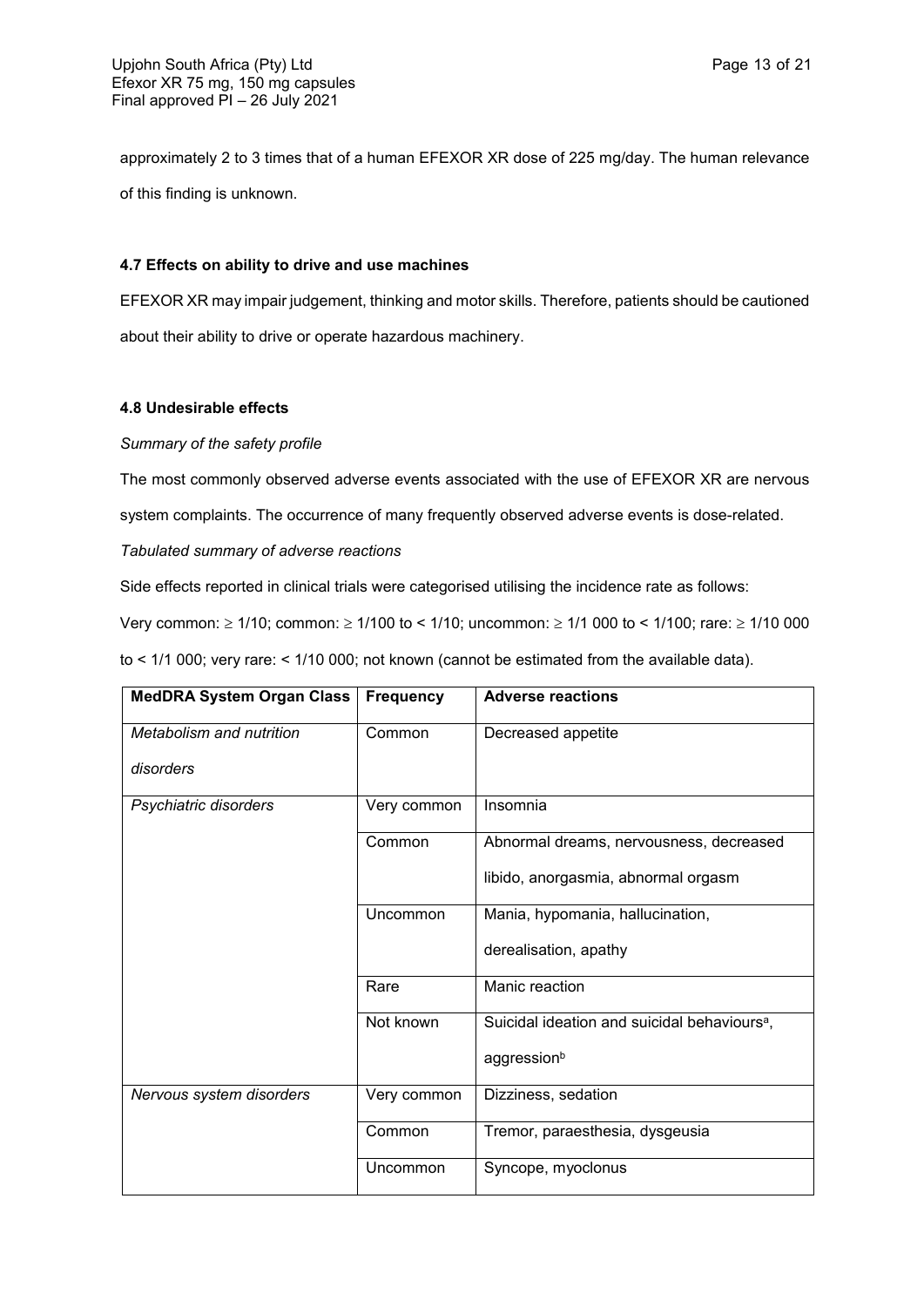|                                | Rare        | Convulsion                                                            |
|--------------------------------|-------------|-----------------------------------------------------------------------|
| Eye disorders                  | Common      | Visual impairment, accommodation disorder,                            |
|                                |             | including blurred vision, mydriasis                                   |
| Ear and labyrinth disorders    | Not known   | Vertigo                                                               |
| Cardiac disorders              | Common      | Tachycardia                                                           |
|                                | Rare        | Ventricular fibrillation                                              |
| Vascular disorders             | Common      | Hypertension, hot flush                                               |
|                                | Uncommon    | Orthostatic hypotension                                               |
| Respiratory, thoracic and      | Common      | Yawning                                                               |
| mediastinal disorders          |             |                                                                       |
| Gastrointestinal disorders     | Very common | Nausea, dry mouth, constipation                                       |
|                                | Common      | Vomiting, abdominal pain                                              |
| Skin and subcutaneous tissue   | Common      | Rash                                                                  |
| disorders                      | Uncommon    | Ecchymosis, photosensitivity reaction                                 |
| Musculoskeletal and connective | Common      | Hypertonia, back pain                                                 |
| tissue disorders               |             |                                                                       |
| Renal and urinary disorders    | Common      | Urinary hesitation, urinary retention                                 |
|                                | Uncommon    | Urinary incontinence                                                  |
| Reproductive system and breast | Common      | Erectile dysfunction <sup>b</sup> , ejaculation disorder <sup>b</sup> |
| disorders                      |             |                                                                       |
| General disorders and          | Common      | Fatigue, asthenia, pain, chest pain                                   |
| administration site conditions |             |                                                                       |
| <b>Investigations</b>          | Common      | Weight decreased, weight increased, blood                             |
|                                |             | cholesterol increased                                                 |

a Cases of suicidal ideation and suicidal behaviours have been reported during EFEXOR XR therapy

or early after treatment discontinuation (see section 4.4).

**b** See section 4.4.

The following have been reported during post-marketing surveillance: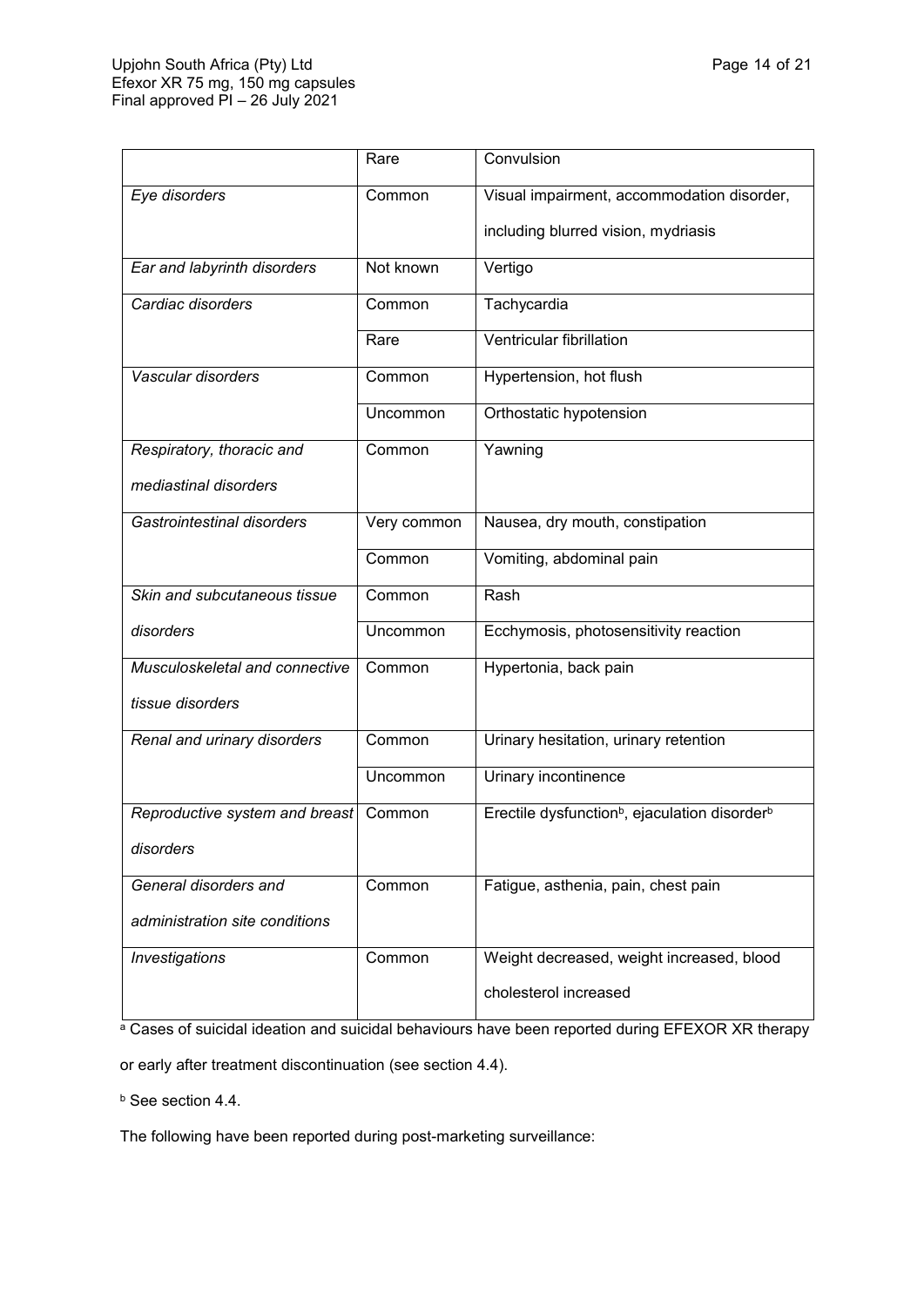| <b>MedDRA System Organ Class</b> | <b>Adverse reactions</b>                                      |
|----------------------------------|---------------------------------------------------------------|
| Infections and infestations      | Pharyngitis, rhinitis                                         |
| Blood and lymphatic system       | Agranulocytosis, aplastic anaemia, pancytopaenia,             |
| disorders                        | neutropaenia, thrombocytopaenia, mucous membrane              |
|                                  | bleeding                                                      |
| Immune system disorders          | Anaphylactic reaction                                         |
| <b>Endocrine disorders</b>       | Inappropriate antidiuretic hormone secretion, increased blood |
|                                  | prolactin                                                     |
| Metabolism and nutrition         | Hyponatraemia, increased appetite                             |
| disorders                        |                                                               |
| Psychiatric disorders            | Confusional state, depersonalisation, agitation, bruxism,     |
|                                  | delirium, anxiety, depression, emotional lability             |
| Nervous system disorders         | Headache <sup>c</sup> , akathisia, balance disorder, abnormal |
|                                  | coordination, dyskinaesia, neuroleptic malignant syndrome     |
|                                  | (NMS), serotonin syndrome, dystonia, tardive dyskinaesia,     |
|                                  | amnesia, hypoaesthesia, somnolence, abnormal thinking         |
| Eye disorders                    | Angle-closure glaucoma                                        |
| Ear and labyrinth disorders      | <b>Tinnitus</b>                                               |
| Cardiac disorders                | Palpitations, torsade de pointes, ventricular tachycardia,    |
|                                  | prolonged electrocardiogram QT, stress cardiomyopathy         |
|                                  | (takotsubo cardiomyopathy)                                    |
| Vascular disorders               | Hypotension                                                   |
| Respiratory, thoracic and        | Dyspnoea, interstitial lung disease, pulmonary eosinophilia   |
| mediastinal disorders            |                                                               |
| Gastrointestinal disorders       | Diarrhoea, gastrointestinal haemorrhage, pancreatitis,        |
|                                  | dyspepsia, eructation, flatulence                             |
| Hepatobiliary disorders          | Abnormal liver function test, hepatitis                       |
| Skin and subcutaneous tissue     | Hyperhidrosis (including night sweats), pruritus, urticaria,  |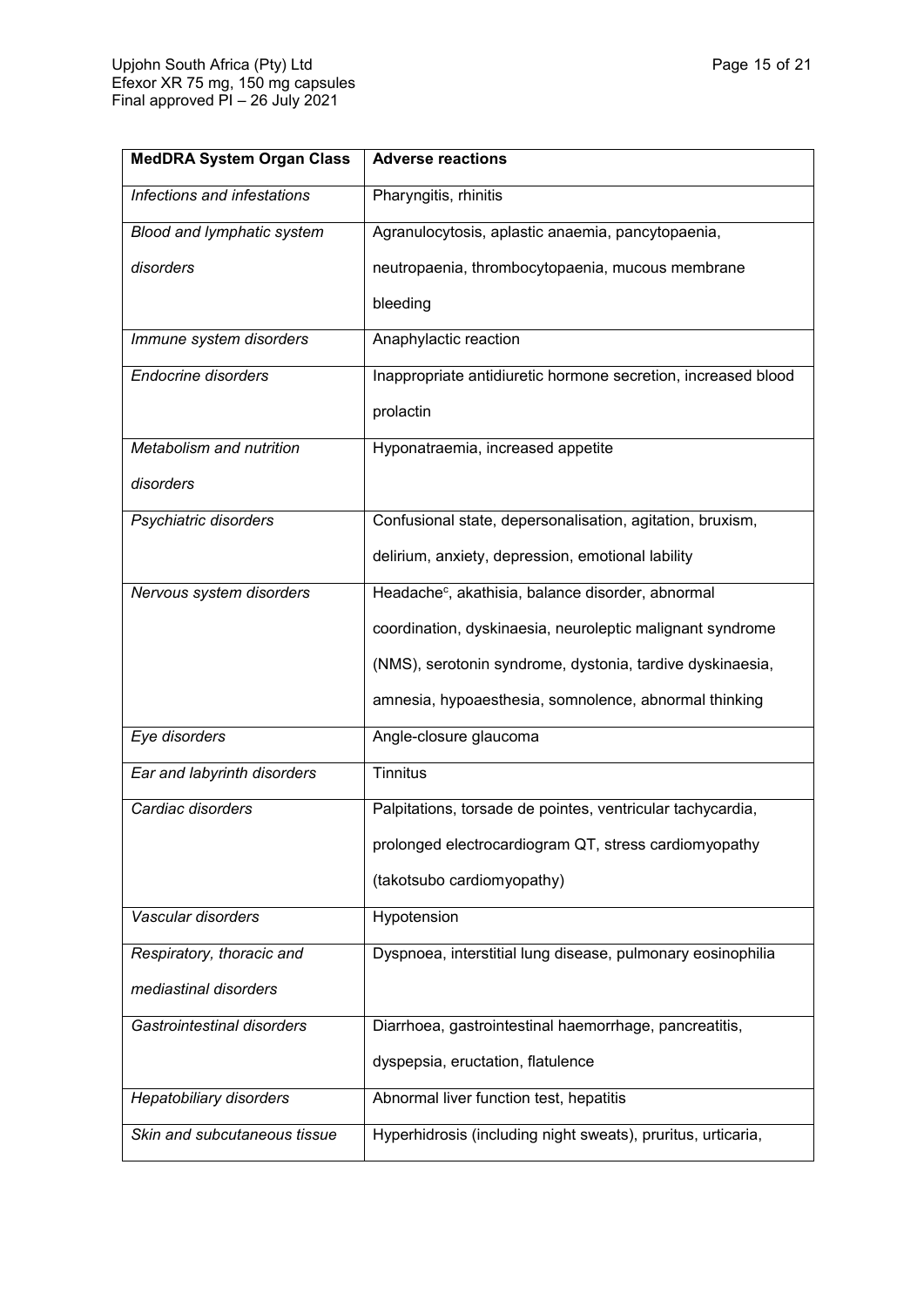| disorders                      | alopecia, angioedema, Stevens-Johnson syndrome, toxic          |
|--------------------------------|----------------------------------------------------------------|
|                                | epidermal necrolysis, erythema multiforme                      |
| Musculoskeletal and connective | Rhabdomyolysis, myalgia, trismus                               |
| tissue disorders               |                                                                |
| Renal and urinary disorders    | Pollakiuria, urinary incontinence                              |
| Reproductive system and breast | Menorrhagia, metrorrhagia, postpartum haemorrhage <sup>d</sup> |
| disorders                      |                                                                |
| General disorders and          | Chills, mucosal haemorrhage                                    |
| administration site conditions |                                                                |
| Investigations                 | Prolonged bleeding time                                        |

 $\,^{\rm c}$  In pooled clinical trials, the incidence of headache with EFEXOR XR and placebo were similar.

<sup>d</sup> This event has been reported for the therapeutic class of SSRIs/SNRIs (see sections 4.4 and 4.6).

## **Paediatric population** (see section 4.3)

In general, the adverse events profile of EFEXOR XR in children and adolescents was similar to that seen for adults. In paediatric clinical trials, there were increased reports of hostility and, especially in major depressive disorders, suicide-related adverse events such as suicidal ideation and self-harm. As with adults, decreased appetite, weight loss, increased blood pressure, and increased serum cholesterol were observed. Particularly, the following adverse reactions were observed: abdominal pain, agitation, dyspepsia, ecchymosis, epistaxis, and myalgia.

*Reporting of suspected adverse reactions*

Reporting suspected adverse reactions after authorisation of the medicine is important. It allows continued monitoring of the benefit/risk balance of the medicine. Health care providers are asked to report any suspected adverse reactions to SAHPRA via the "**6.04 Adverse Drug Reaction Reporting**  Form", found online under SAHPRA's publications:<https://www.sahpra.org.za/Publications/Index/8>.

#### **4.9 Overdose**

In post-marketing experience, overdose with EFEXOR XR was reported predominantly in combination with alcohol and/or other medicines. The most commonly reported events in overdose include tachycardia, changes in level of consciousness (ranging from somnolence to coma), mydriasis,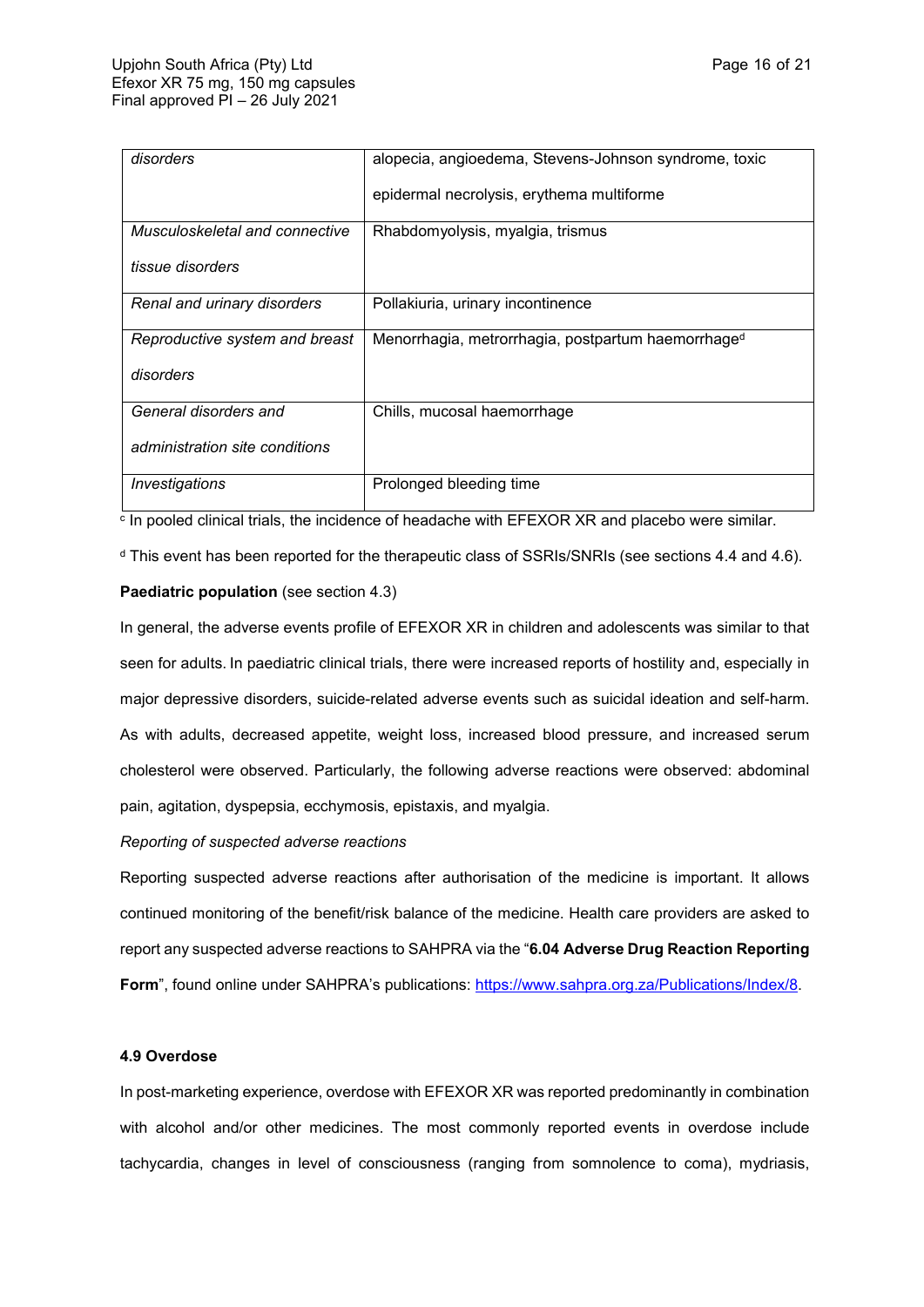convulsion, and vomiting. Other events reported include electrocardiographic changes (e.g. prolongation of QT interval, bundle branch block, QRS prolongation), ventricular tachycardia, bradycardia, hypotension, vertigo, and death.

Published retrospective studies report that EFEXOR XR overdosage may be associated with an increased risk of fatal outcomes compared to that observed with SSRI antidepressant medicines, but lower than that for tricyclic antidepressants. Epidemiological studies have shown that EFEXOR XRtreated patients have a higher burden of suicide risk factors than SSRI patients. The extent to which the finding of an increased risk of fatal outcomes can be attributed to the toxicity of EFEXOR XR in overdosage as opposed to some characteristics of EFEXOR XR-treated patients is not clear. Prescriptions for EFEXOR XR should be written for the smallest quantity of medicine consistent with good patient management, in order to reduce the risk of overdose.

#### *Recommended treatment*

General supportive and symptomatic measures are recommended; cardiac rhythm and vital signs must be monitored.

When there is a risk of aspiration, induction of emesis is not recommended.

Administration of activated charcoal may also limit medicine absorption.

Forced diuresis, dialysis, haemoperfusion and exchange transfusion are unlikely to be of benefit. No specific antidotes for EFEXOR XR are known.

## **5. PHARMACOLOGICAL PROPERTIES**

## **5.1 Pharmacodynamic properties**

Category and class: A 1.2 Psychoanaleptics (antidepressants)

Studies have shown that venlafaxine and its major metabolite, O-desmethylvenlafaxine are inhibitors of serotonin and norepinephrine re-uptake and also weakly inhibit dopamine re-uptake.

Venlafaxine and O-desmethylvenlafaxine reduce beta-adrenergic responsiveness after both acute (single dose) and chronic administration. Venlafaxine and its major metabolite appear to be equipotent with respect to their overall action on neurotransmitter re-uptake and receptor binding.

Venlafaxine has virtually no affinity for rat brain muscarinic, histaminergic or adrenergic receptors *in vitro*. Venlafaxine does not possess monoamine oxidase (MAO) inhibitory activity.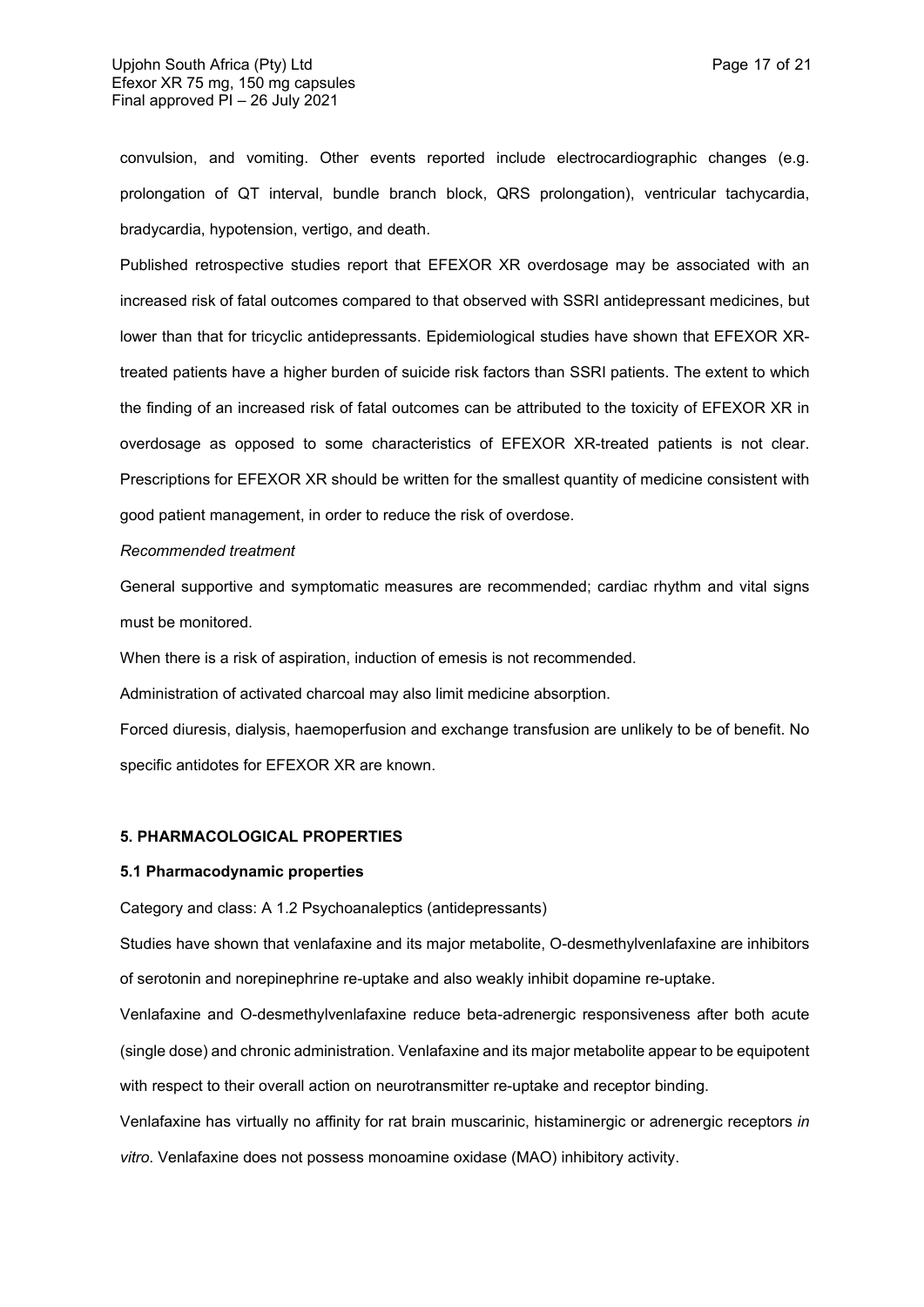## **5.2 Pharmacokinetic properties**

#### *Absorption*

Venlafaxine is well-absorbed and undergoes extensive first-pass metabolism.

After administration of EFEXOR XR, peak plasma concentrations of venlafaxine and Odesmethylvenlafaxine are attained within 6,0 +/- 1,5 and 8,8 +/- 2,2 hours, respectively.

The extent of absorption (AUC) is the same as the venlafaxine immediate release tablet.

Fluctuations in plasma concentrations are slightly lower following treatment with EFEXOR XR capsule than the immediate release tablet.

#### *Metabolism*

Venlafaxine is extensively metabolised in the liver. O-desmethylvenlafaxine is the major active metabolite of venlafaxine.

#### *Distribution*

The mean disposition half-life of venlafaxine and O-desmethylvenlafaxine is approximately 5 and 11 hours, respectively.

Plasma concentrations of venlafaxine and O-desmethylvenlafaxine generally correlated well with dose levels. Venlafaxine and O-desmethylvenlafaxine are less than 35 % bound to plasma proteins. (Venlafaxine and O-desmethylvenlafaxine are 27 % and 30 % bound to plasma proteins respectively). *Elimination*

Venlafaxine and its metabolites are excreted primarily through the kidneys. Approximately 87 % of a venlafaxine dose is recovered in the urine within 48 hours as either unchanged venlafaxine, unconjugated O-desmethylvenlafaxine, conjugated O-desmethylvenlafaxine, or other minor metabolites.

#### *Elderly*

A 20 % reduction in clearance was noted for O-desmethylvenlafaxine in subjects over 60 years old: The magnitude of the differences that were seen is insufficient to warrant dosage adjustment based solely on age.

*Clinical issues related to absorption/metabolism/elimination Effects of food*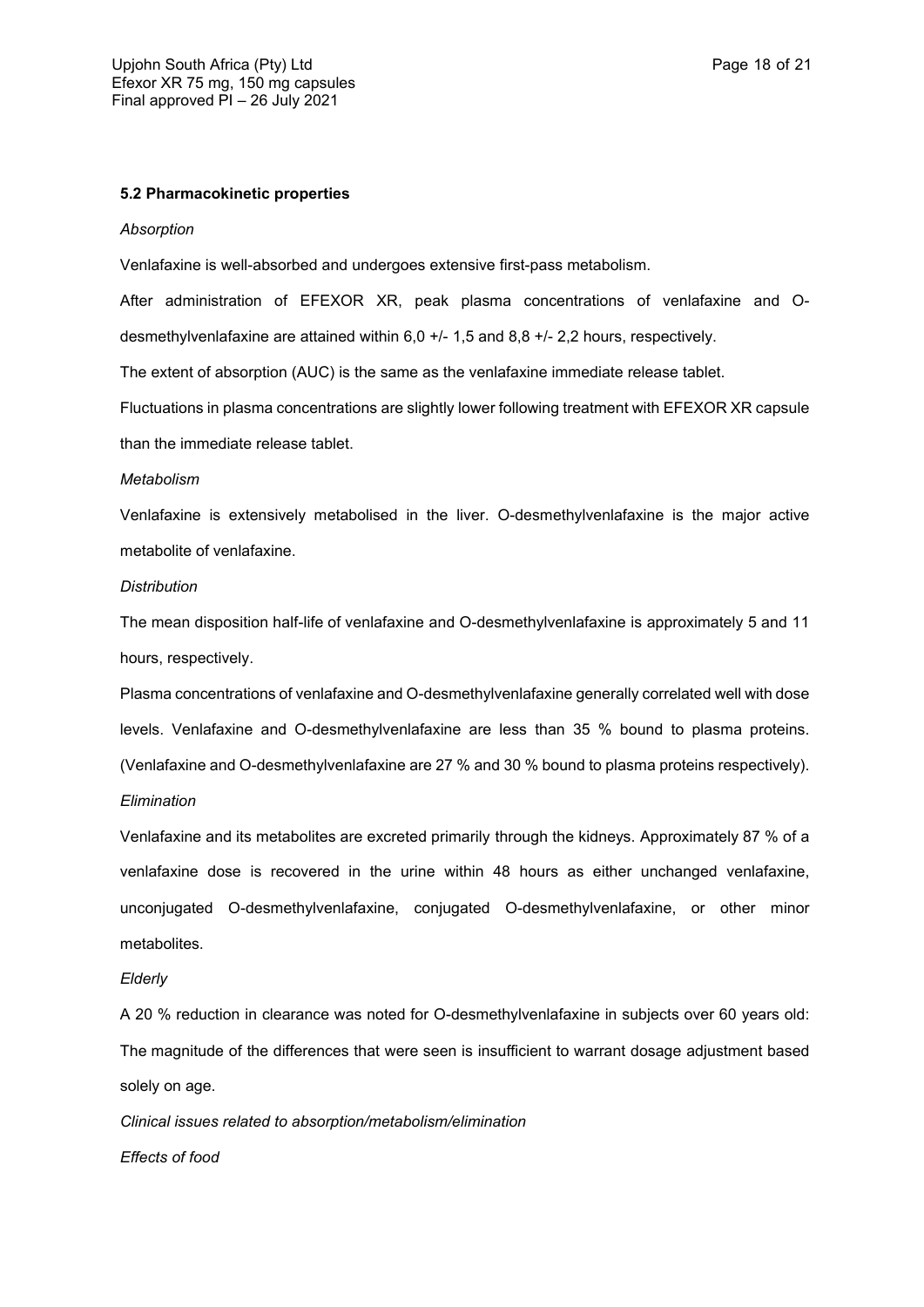Administration of venlafaxine with food has no effect on the extent of absorption of venlafaxine or on the subsequent formation of O-desmethylvenlafaxine.

## *Patients with renal impairment*

In patients with moderate to severe impairment of renal function, the total clearance of both venlafaxine and O-desmethylvenlafaxine was reduced, and t½ was prolonged. The reduction in total clearance was most pronounced in subjects with creatinine clearance less than 30 mL/min. Dosage adjustment is recommended for these patients (see section 4.2).

## *Patients with hepatic impairment*

In patients with compensated hepatic cirrhosis (mild to moderate hepatic impairment), the pharmacokinetic disposition of both venlafaxine and O-desmethylvenlafaxine was significantly altered. The reduction in both the metabolism of venlafaxine and elimination of O-desmethylvenlafaxine resulted in significantly higher plasma concentrations of both. Dosage adjustment is recommended in these patients (see section 4.2).

## **6. PHARMACEUTICAL PARTICULARS**

# **6.1 List of excipients** Anhydrous methanol Ethylcellulose Hypromellose Methylene chloride Microcrystalline cellulose Hard gelatine capsules contain: Gelatine Red iron oxide (E172) Talc Titanium dioxide (E171) Yellow iron oxide (E172) EFEXOR XR 75 mg capsules: red printing ink EFEXOR XR 150 mg capsules: white printing ink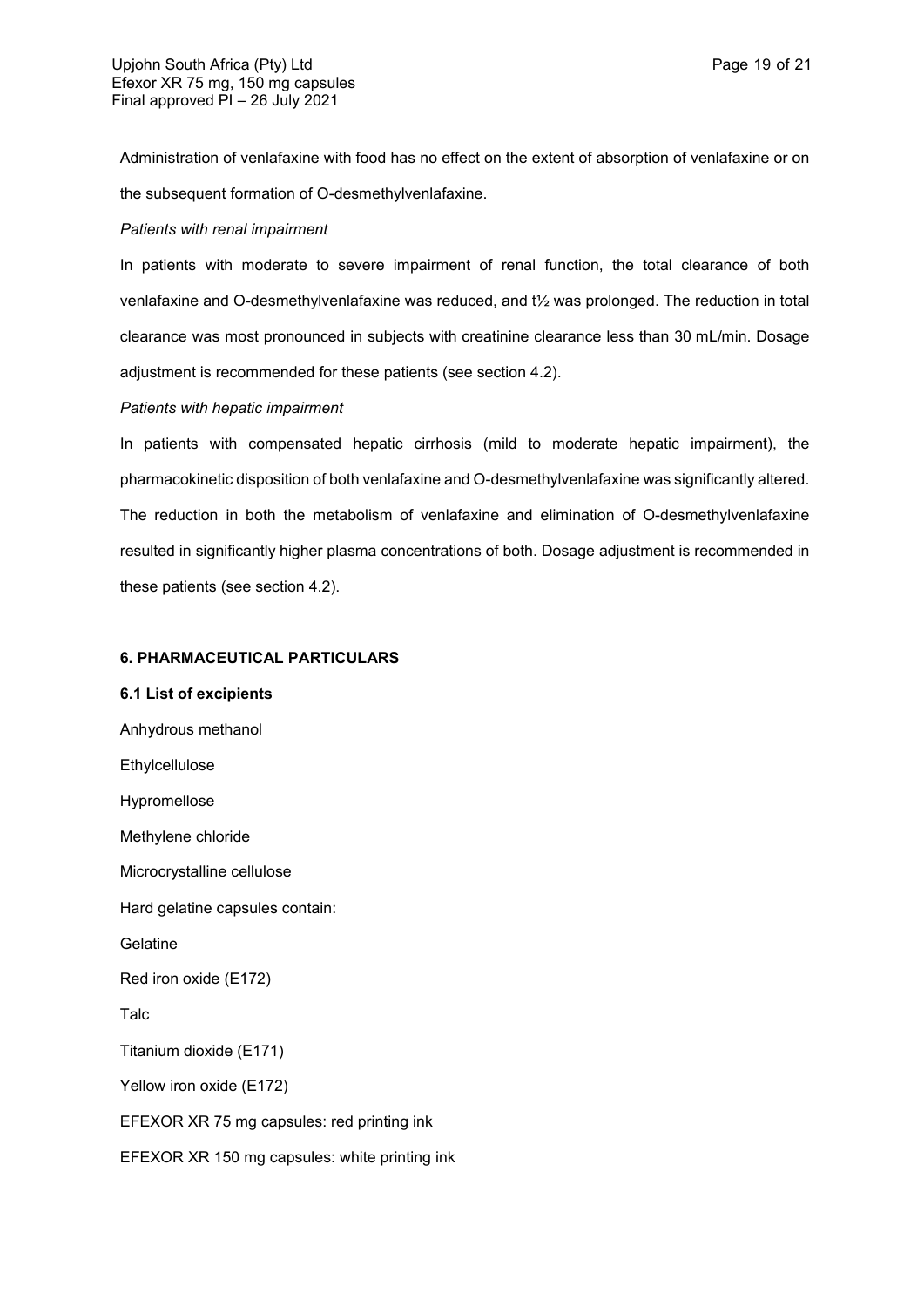## **6.2 Incompatibilities**

Not applicable.

## **6.3 Shelf life**

36 months.

## **6.4 Special precautions for storage**

Store in a cool (at or below 25 °C), dry place.

## **6.5 Nature and contents of container**

EFEXOR XR 75 mg: Clear or opaque PVC/aluminium blister packaging of 10's (one single blister strip), 30's (three blister strips of 10 each) or 28's (two blister strips of 14 each) packed in a carton box.

EFEXOR XR 150 mg: Clear or opaque PVC/aluminium blister packaging of 10's (one single blister strip), 30's (three blister strips of 10 each) or 28's (two blister strips of 14 each) packed in a carton box.

Not all pack sizes may be marketed.

## **6.6 Special precautions for disposal**

No special requirements.

## **7. HOLDER OF CERTIFICATE OF REGISTRATION**

Upjohn South Africa (Pty) Ltd 85 Bute Lane Sandton 2196 South Africa Tel.: +27(0)11 320 6000 / 0860 734 937 (Toll-free South Africa)